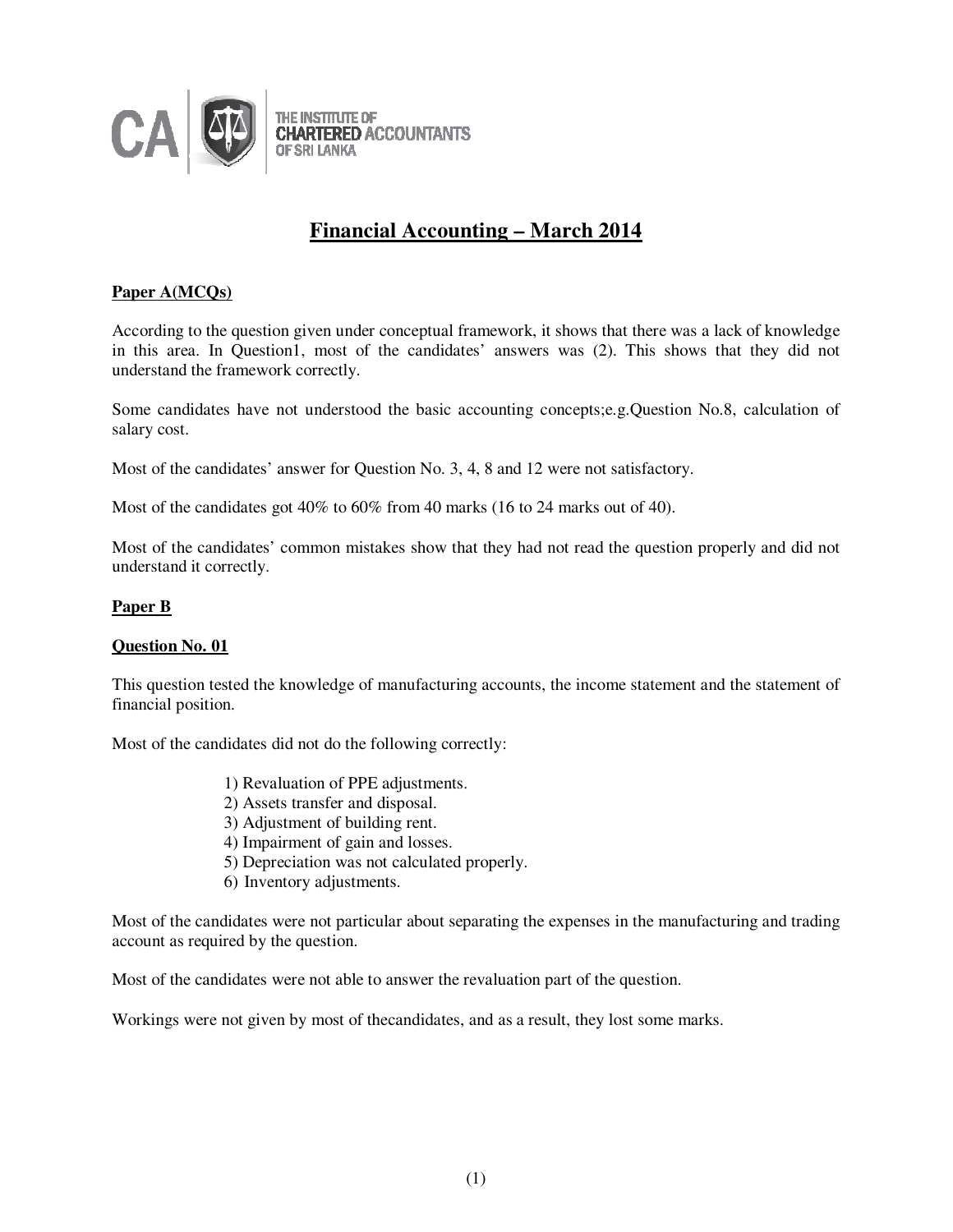This question is an optional question. The majority of candidates selected this question.

Majority of the candidates' answers for this question was very satisfactory and their subject knowledge was good about partnerships.

Majority of the candidates wrongly calculated the cash introduced by Basil and Wimal. Interest on capital was also wrongly calculated by most of the candidates.

Some had mixed up capital and current accounts. Some had done the goodwill calculation in the current account and the drawingscalculation in the capital accounts.

Majority of the candidates, when calculating the cost of sales,did not deduct the inventory taken by Basil worth Rs. 30,000.

Some candidates have done mistakes relating to cash introduced by Basil and Wimal, and interest on capital calculation.

#### **Question No. 03**

This question is referring to incomplete records.

Part (a) was well answered by the majority of candidates. However, part(b) was not answered correctly by the candidates.

When answering part (a), majority of the candidates did mistakes in calculating sales because there were 6 adjustments involved with this item.

When calculating sales,Rs. 500,000 was deducted from Rs. 1,800,000, but other adjustments were not made.

Goods in transit stock was not accounted for.

Some candidates did not correctly calculate the depreciation for the year.

#### **Question No. 04**

This question relates to the income and expenditure account.

Most of the candidates did not understand some of the question areas:

- (1) Subscription details
- (2) Building depreciation

Majority of the candidates did not correctly calculate the membership income and life membership fund.

Answers for part (A)were not satisfactory.

Entries were erroneously placed in the T accounts and therefore the resultant incorrect entries were taken to the income and expenditure account and thestatement of financial position.

Many candidates have answered part (B)well.

Some have given irrelevant answers. Many candidates have tried to explain what a committee is rather than its advantages.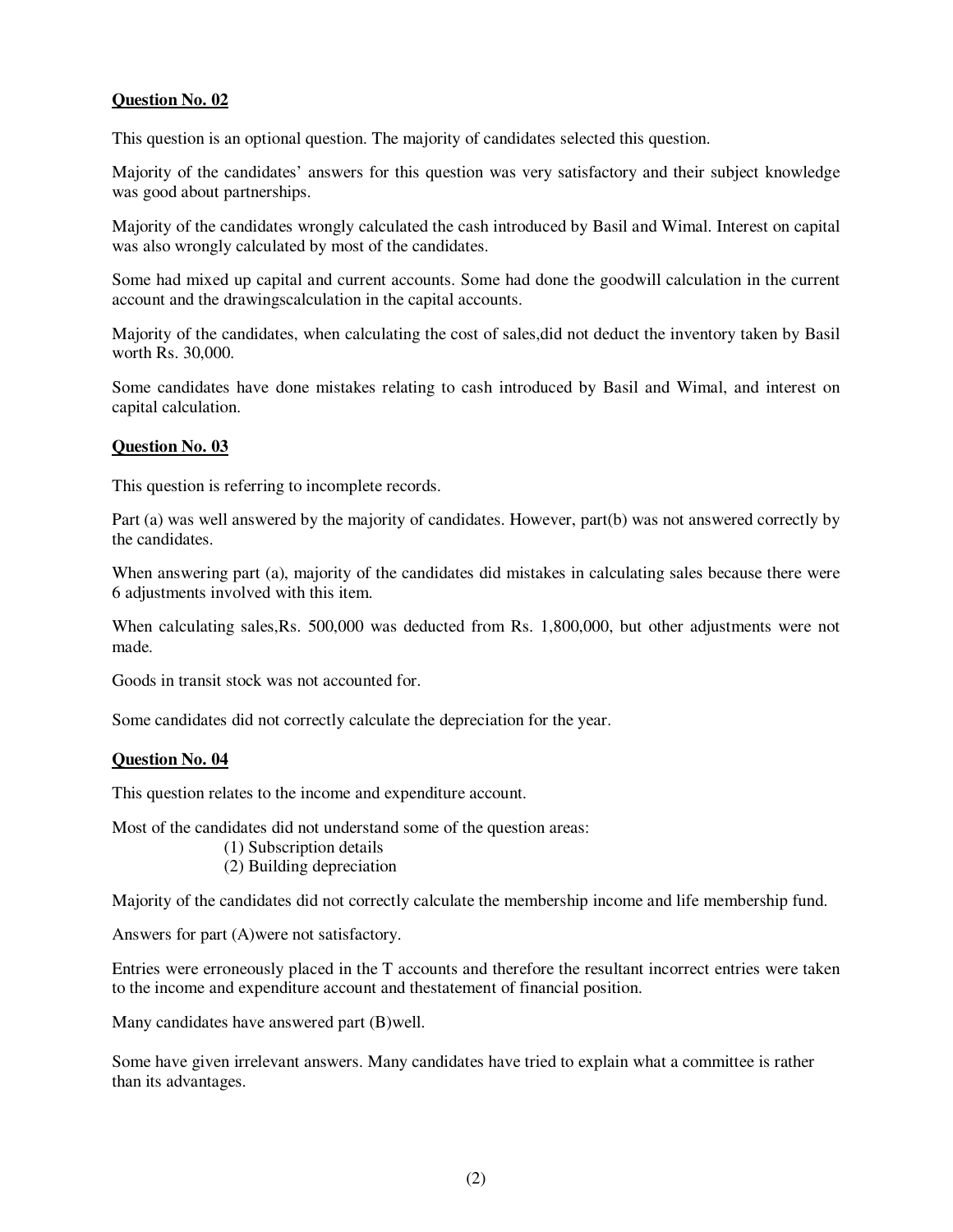

# **Business Mathematics and Statistics – March 2014**

## **Paper A (MCQs)**

All questions were within the syllabus, and were quite appropriate.

Question No. 5,6 and 7 were answered properly by most of the candidates, whereas the answers to Question No. 2,10,11,12,14,16,17 and 20 were not satisfactory by the majority (about  $60\%$ ) of candidates. Some have not even attempted some of the questions.

Lack of time management by the candidates was seen due to the fact that the initial 10 questionswere answered correctly by most of them, but the answers to the last 10 questions were not attempted or have been done in haste.

The candidates seemed to have knowledge of simple probability theory and solving basic probability questions.

Candidates have not shown good knowledge in solving questions in relation to index numbers and time series (Question No 18 and 19).

About 60% of the candidates have secured marks between 10 and 20; and about 30% have secured between 20 and 30.

# **Paper B**

## **Question No. 1**

• The most common errors observed were the basic mathematical calculation errors. Basic calculations such as adding or subtracting values when calculating the net cash flows, were associated with errors. Candidates had placed the annual cash flow and the maintenance cost in each year correctly, but when subtracting the cost from the cash flow, they got a completely wrong answer.

|                                 | Y1  | Y2              | Y3   | Y4   | Y5   |
|---------------------------------|-----|-----------------|------|------|------|
| Cash flow                       |     | $\overline{12}$ | 23   | 25.5 | 16   |
| Cost                            | 2.5 | 2.5             | 7.5  | 2.5  | 2.5  |
|                                 |     |                 |      |      |      |
| <b>Correct answer</b>           | 2.5 | 9.5             | 15.5 | 23.0 | 13.5 |
| Commonly given incorrect answer | 7.5 | NA              | 20.5 | 23.5 | 18.5 |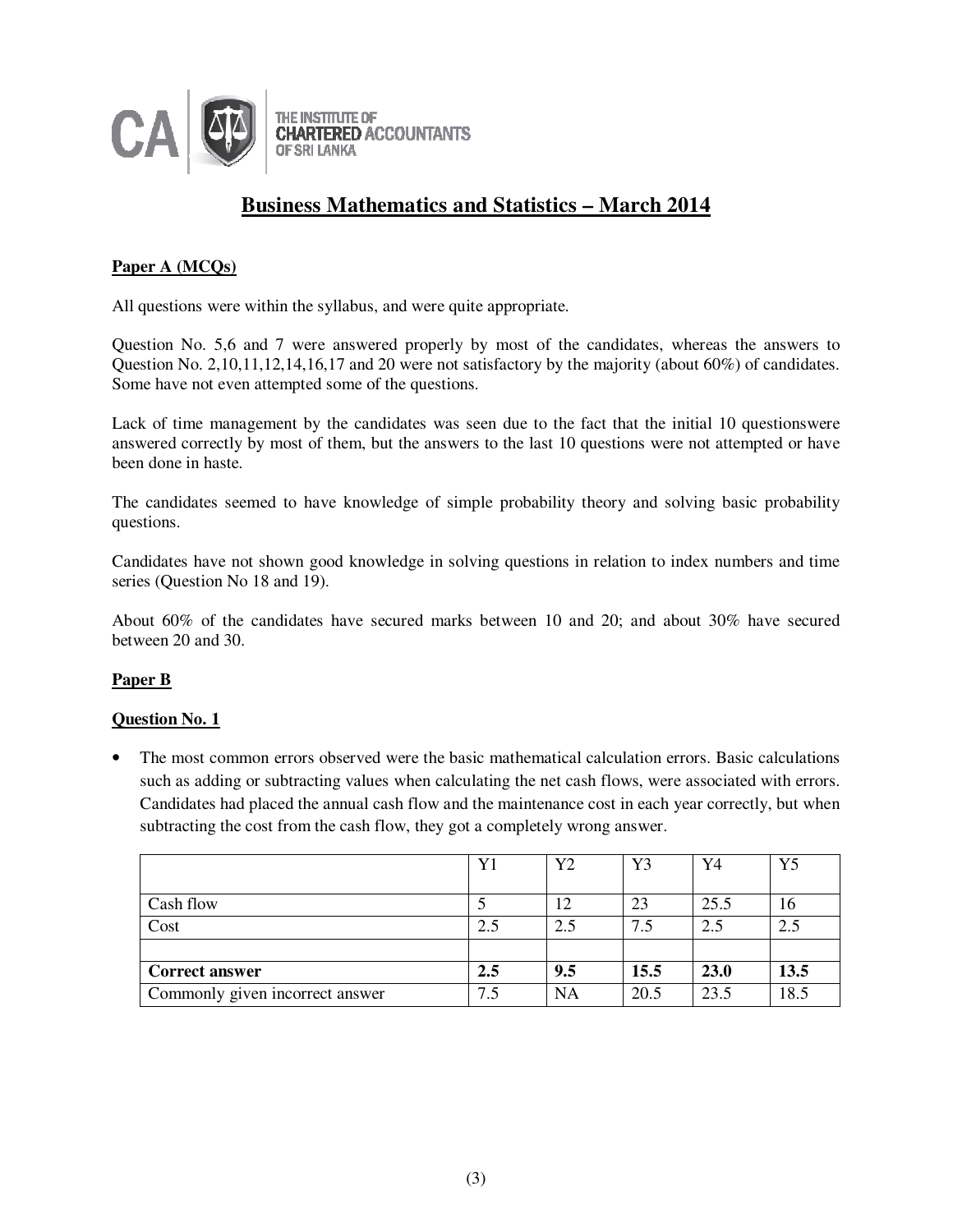• Candidates are advised not to round off figures (which are required to be with decimal places) into integer values. In the later stages of the computing process, the mid results with integer values might divert into a completely different solution.

E.g. 1 -Correct method

Y1 Y2 Y3 Y4 Y5 PV 2.232 7.573 11.033 14.6177.66  $NPV = (40) + 43.115 = 3.115$ Incorrect method Y1 Y2 Y3 Y4 Y5 PV: 2.2 7.5 11.0 14.6 7.6  $NPV = (40) + 42.9 = 2.9$ **Or,**  PV: 2.0 7.0 11.0 14.0 7.0  $NPV = (40)+41=1$ 

E.g. 2 Taking the discount factors as0.89, 0.79, 0.71, 0.63 and 0.56 instead of 0.893, 0 .797, 0.712, 0.636 and 0.567 will lead to a different answer.

• Faults were observed when substituting values into a formulae. Candidates have written the formulae correctly to compute the IRR, but when substituting the rates the two values were inter changed.

## **Question No. 02**

- Candidates should clearly know the difference between fixed costs and variable costs. Some didn't understand that the initial investment is also fixed cost, and as a result they only considered Rs. 150 million as the fixed cost.
- Although the total cost was calculated, majority of the students did not calculate the cost per 1km.
- Students should learn to plot graphs with an understanding:
	- at least two or three points for a linear graph.
	- values of the coordination must be worked out and the points should be marked on the graph
	- the axis should be correctly markedwith a suitable scale.
- Many students did not know that the values which are obtained by solving two equations are the points at which the two graphs intersect.
- There were irrelevant calculations done due to the lack of understanding resulting from misreading the question. Some candidates had added Rs. 76 million to expenses.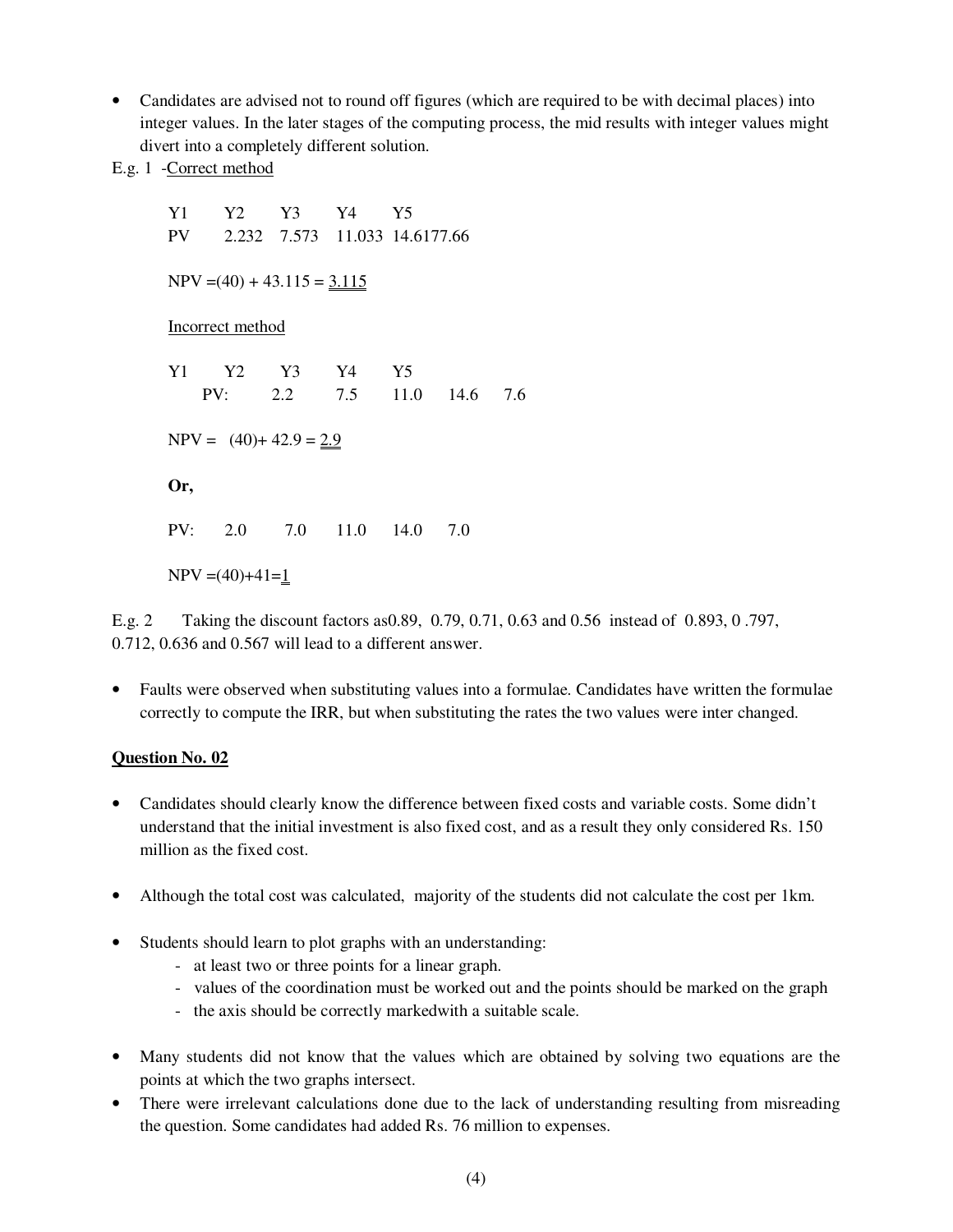- Candidates must present graphs in the correct scale. This will facilitate the calculations by using the graph.
- Majority of the cadidates were unable to describe the term 'ordinal data' although this is covered in the Study Text.
- In part (c), some candidates tried to change the interval range given in the question. This was incorrect. Certain candidates failed to indentify that some of the interval ranges were different.

## **Question No. 04**

- The answers of many candidates are successful. However, it seemed that some candidatess did not have sound knowledge of calculating the mean and standard deviation. Some had directly used calculators to arrive at the answers, however as there were no steps of workings given, full marks could not be awarded to such candidates.
- Many candidates only had a limited knowledge about harmonic mean.

## **Question No. 05**

- The most significant weakness of the candidates was the poor discipline in mathematical presentations. Presenting a solution to a mathematical problem should be precise and in a logical order.
- Another weakness was that candidates did not follow the standard notations. For example, after finding a Z-score, the relevant probability was not presented in the standard notation as given below.

Incorrect notation

 $z = 3.174$  $=0.4992$  $=0.5 - 0.4992$  $=0.0008$  $=0.08\%$ 

Correct notation

 $z = 3.174$ Relevant area =0 .5-0.4992= 0.0008

Hence,  $\%$  of population =0.08%

**Or,**   $p{z>3.147} = 0.5 - 0.4992$  $=0.0008$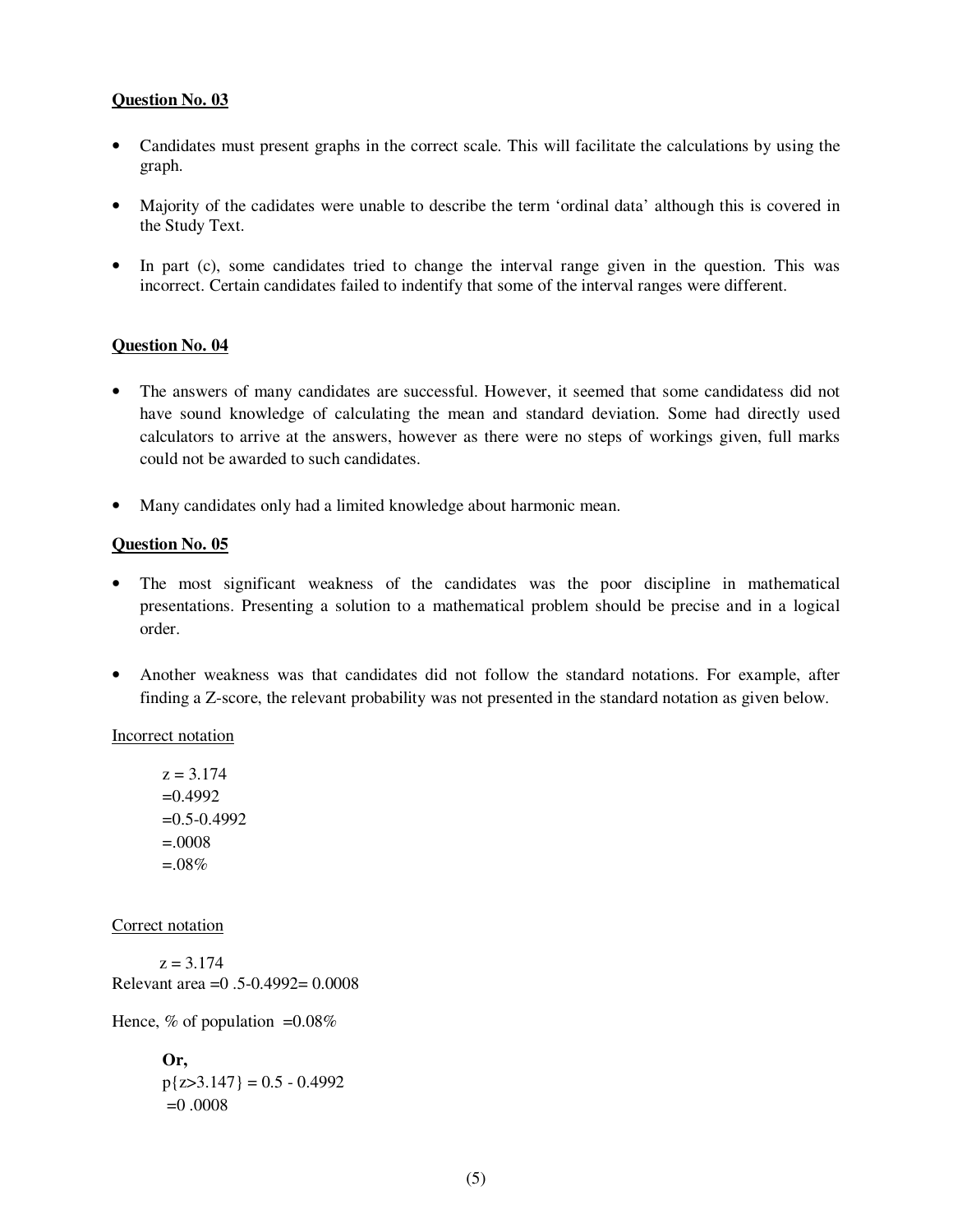- Early rounding off leads to wrong answers. For example, when taking tabled reading for calculations, if the reading has four decimal points, until arriving at the final answer the decimal points should not be rounded off in the intermediate steps.
- Some candidates were very poor in both arithmetic and algebra. It was observed that some candidatesdid not know how to convert a decimal number into a percentage (these are basics that they should know).
- The differences among Z-score, percentage and probability were not clear to many candidates. Candidates must have a clear idea of these concepts.
- Some candidates did not know how to find the relevant area for a problem in the normal curve. They knew how to calculate it using a tedious method, but they did not know how to find it using the normal curve.

- Some candidates had an idea of Type I and Type II errors in hypothesis testing but didn't know how to apply it in a practical situation.
- Majority of the candidates were confused with Type I and Type II error definitions. Some had given the Type II error definition for the Type I error definition and made comments accordingly.
- Candidates didn't know the way of expressing  $H_0$  and  $H_1$ . They had considered it as a onetailed test.
- The way of calculating the test statistic was completely wrong and some had interchanged  $\mu$  and  $\overline{X}$ values.
- Most of the candidates didn't know the way of calculating critical values for a given significance level.
- Some didn't know the way of making the decision rule according to the test statistic value and critical value. E.g. even though the calculated value must be accepted, some have rejected it.

## **Question No. 07**

- The subject area of time series and price indices are really easy to score marks for candidates, however the quality of answers were poor especially with regard to calculating price indices.
- In (b), candidates have misunderstood the given value as per unit price.
- Candidates showed a lack of subject knowledge as some answers were not relevant in respect of time series and index numbers.
- Please note that the entire syllabus and Study Pack are essential for the examination. Candidates should not avoid areas covered in the latter sections of the syllabus/Study Pack.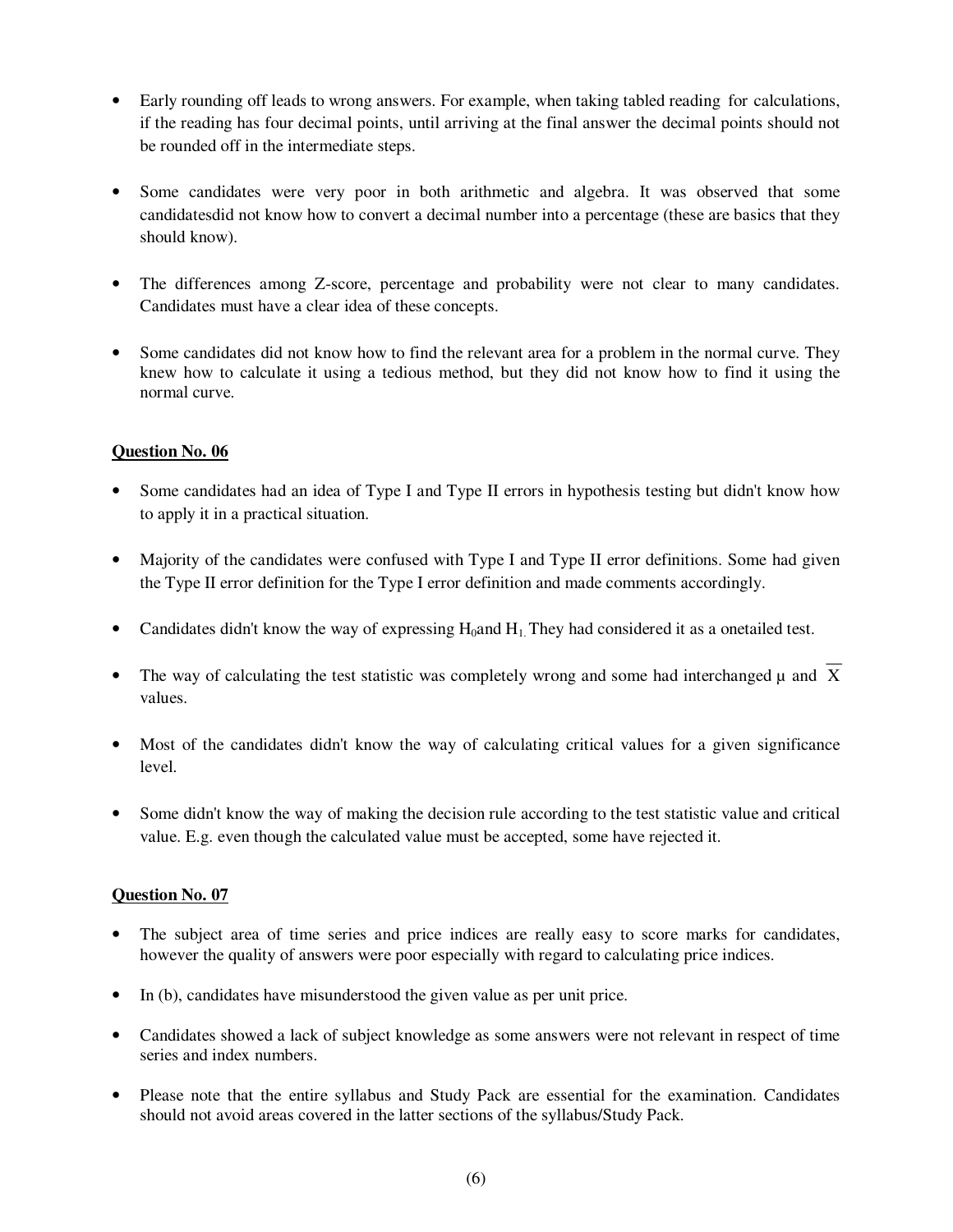- Correlation is an important topic and candidates should do a thorough study of it.
- Candidtes need to understand and memorise all the definitions. For instance, in this particular question, for  $y = a + b_1x_1 + b_2x_2$ , very vague answers were given.
- Candidates should only plot the points in scatter diagrams. Trying to convert the points to a graph is unnecessary.
- When "coefficient of correlation" is asked, candidates must understand that PMCC (r) is required(**not** the ranked correlation coefficient or the equation of regression line).
- Workings should be shown as marks are awarded for workings (better to show workings in tabulated form).
- Extra care should be taken to avoid mistakes in addition and multiplication.
- many students have used R =r<sup>2</sup> whereas some have used R<sup>2</sup> =r<sup>2</sup> and R =sqrt (r). And also it is clear that only few have understood the significance of R.
- The degree of accuracy should be meaningful. Writing down all the figures shown in the calculator is not required/not necessary.Answers correct to one significant figure is too much of an approximation.

## **Common difficulties faced by the candidates (weaknesses of the candidates in examiners' point of view):**

- Lack of knowledge in selection of axis properly in developing histograms
- Lack of knowledge in analysis when the given class intervals are not continuous
- Lack of knowledge in respect of hypothesis testing and analysis of time series
- Lack of accuracy in computations
- Lack of skills in graphical presentations
- Lack of knowledge in time series and index numbers.

## **Possible areas where majority made mistakes (in brief) (suggestions for candidates to improve their answers)**

- The areas where knowledge was lacking as stated in the above section;
- Candidates are advised to exercise rational approaches rather than practicing the answers in a rather mechanical way.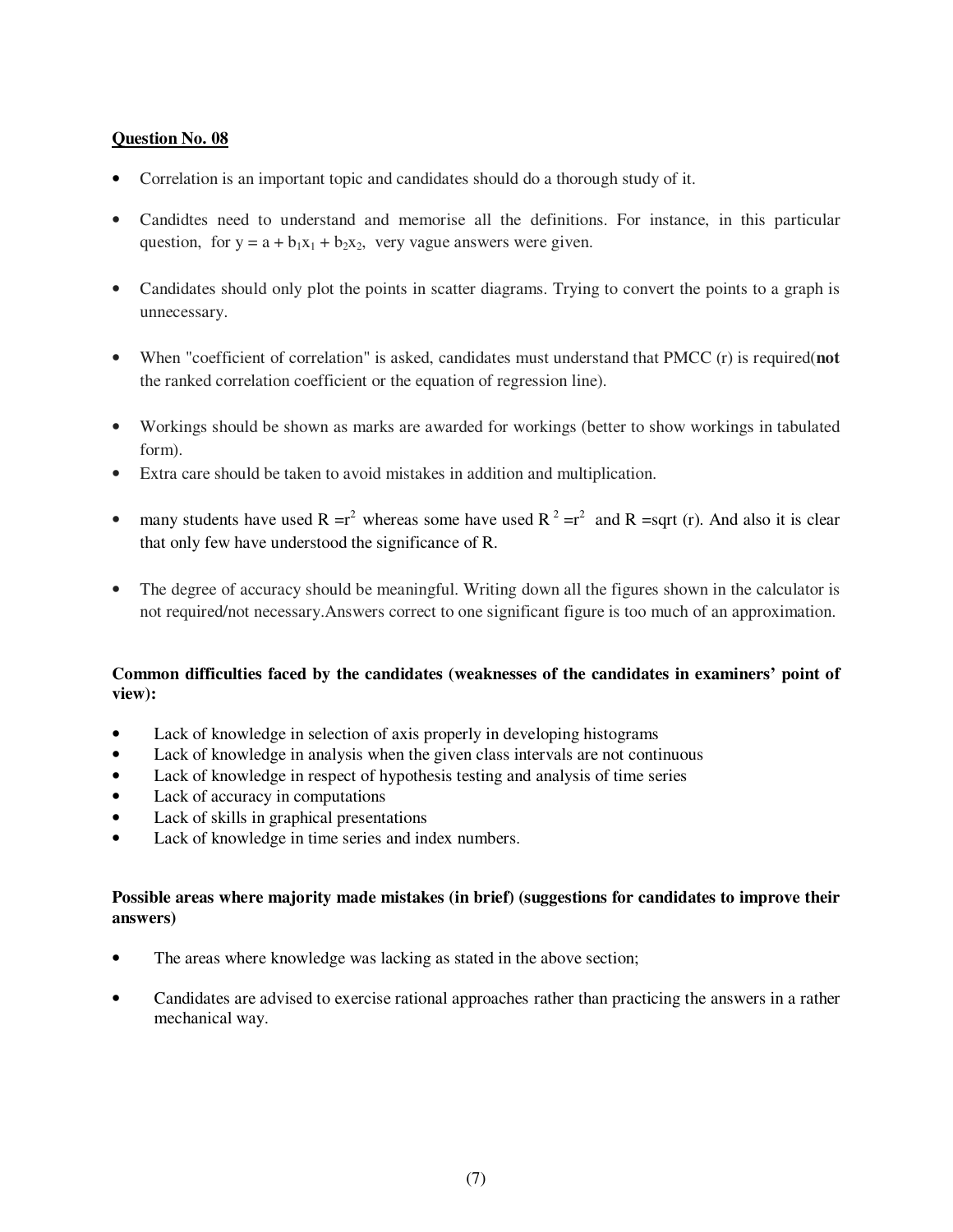

# **Management and Business Economics – March 2014**

The overall performance of the candidates was satisfactory. Nevertheless, the common errors/mistakes made by the candidates in Paper B are given below (question-wise):

## **Question No. 1 –(Allocated Marks: 12, Average performance:07)**

- *(a) Labour and Entrepreneurship Allocated Marks: 02, Average Performance: 01*
	- A. Labour provides human factors to a firm for a wage and performs the task assigned, whereas an Entrepreneur plans the business and does it for a profit and takes risk, according to some candidates who earned full marks allocated.
	- B. Some stated that business and policy decisions are taken by Entrepreneurs and labourers are subject to work under their guidance, which earned only a few marks.

#### *(b) Economic Rent and Transfer Earnings – Allocated Marks 02, Average Performance 01*

- A. Transfer Earnings is the minimum payment required for a factor of production to retain and Economic Rent is the amount earned over and above transfer earnings, according to some candidates who earned full marks allocated.
- B. Some described Transfer Earnings for Economic Rent and vice versa.
- C. By providing property and labour, Economic Rent and Transfer Payments are earned respectively as per some candidates who earned no marks.

## *(c) Opportunity Cost – Allocated Marks 04, Average Performance 02*

- A. Some illustrated the concept of increasing opportunity cost by drawing the "Production Possibility Curve" correctly.
- B. Some incorrectly mentioned each additional unit of the product (X) can be only obtained by giving up lesser units of the other product (Y).

## *(d) Government Intervention – Allocated Marks 04, Average Performance 02*

- A. Government intervention is required to control the market power of monopolies, correct inequalities, provide services  $\&$  goods that the private sector is unwilling to provide etc. Most of the candidates have given acceptable reasons which earned full marks allocated.
- B. Some stated that intervention is required to earn revenue for the government.
- C. Some stated intervention is required to achieve economic growth, which was not adequate enough to earn marks.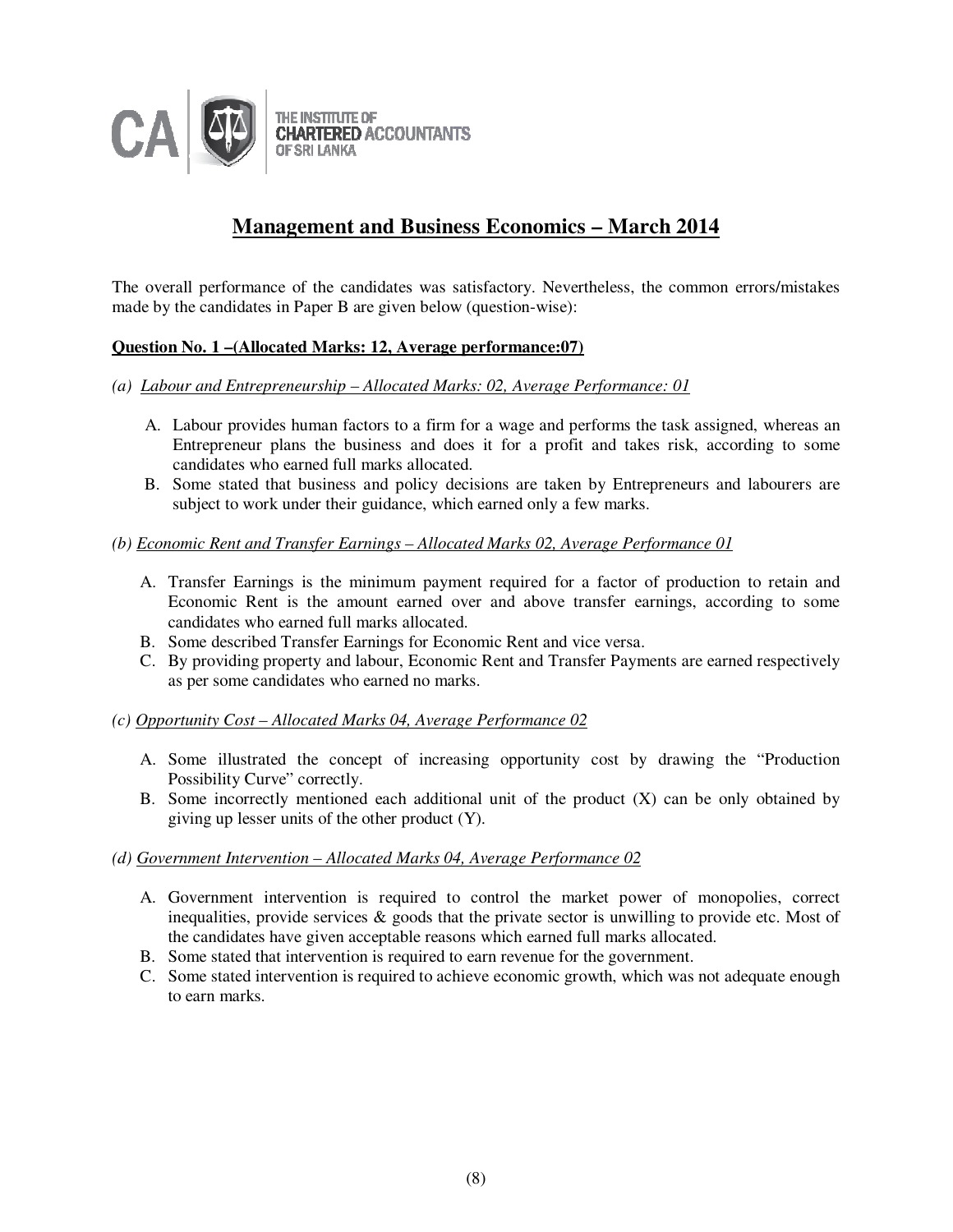# **Question No. 2 – (Allocated Marks: 12, Average Performance: 07)**

#### *(a) Giffen Goods – Allocated Marks: 04, Average Performance: 01*

- A. Only a few had explained correctly as to how total price effect is positive for a Giffen good*;*when price of inferior goods increases, the quantity demanded tends to increase since the poor still can't afford expensive items. There is hardly any substitutes for a Giffen good and therefore the income effect dominates the substitute effect, and thereby the total price effect become positive.
- B. Most of the candidates mentioned the total price effect is negative for Giffen goods.
- C. Most of the candidates dealt only with the scenario of price reduction.

## *(b) Consumer Surplus and Producer Surplus – Allocated Marks: 04, Average Performance: 03*

- A. Having arrived at equilibrium price and quantity as Rs. 7,500 and 125 units respectively, some have correctly drawn the curves and identified consumer surplus and producer surplus which earned full marks allocated.
- B. Some have calculated the consumer surplus and producer surplus without the graph being drawn, which earned considerable marks.
- C. Some made calculation errors in arriving at equilibrium price and quantity and ended up with incorrect consumer surplus and producer surplus.

## *(c) Accounting Profit vs Economic Profit – Allocated Marks: 04, Average Performance: 03*

- A. Some correctly identified the difference between revenue and opportunity cost as economic profit and the difference between revenue and explicit costs as accounting profit.
- B. Some candidates stated indirect cost and direct cost in place of opportunity cost and explicit cost respectively which earned no marks.

## **Question No. 3 – (Allocated Marks: 12, Average Performance: 09)**

## *(a) Economies of Scale – Allocated Marks: 03, Average Performance: 02*

- A. Some correctly described factors that give rise to economies of scale such as Buying economies, Financial economies, Risk economies, Research economies etc. which earned full marks allocated.
- B. Some candidates misunderstood the question and described the outcome and advantages and other irrelevant answers in the case of having economies of scale E.g. Cost of production will be minimized, specialization through division of labour etc.

## *(b) Price Discrimination – Allocated Marks: 02, Average Performance: 01*

- A. Air ticket pricing, price differences in local and export markets, quantity discounts, peak load pricing for telephones/electricity are some of the real world examples for price discrimination according to some candidates who earned full marks allocated.
- B. Some have just named the factors but not described. E.g. Technical economies etc. only.
- C. Some just listed out goods like garments, cool drinks, milk powder etc. that are subjected to price discrimination, which earned no marks.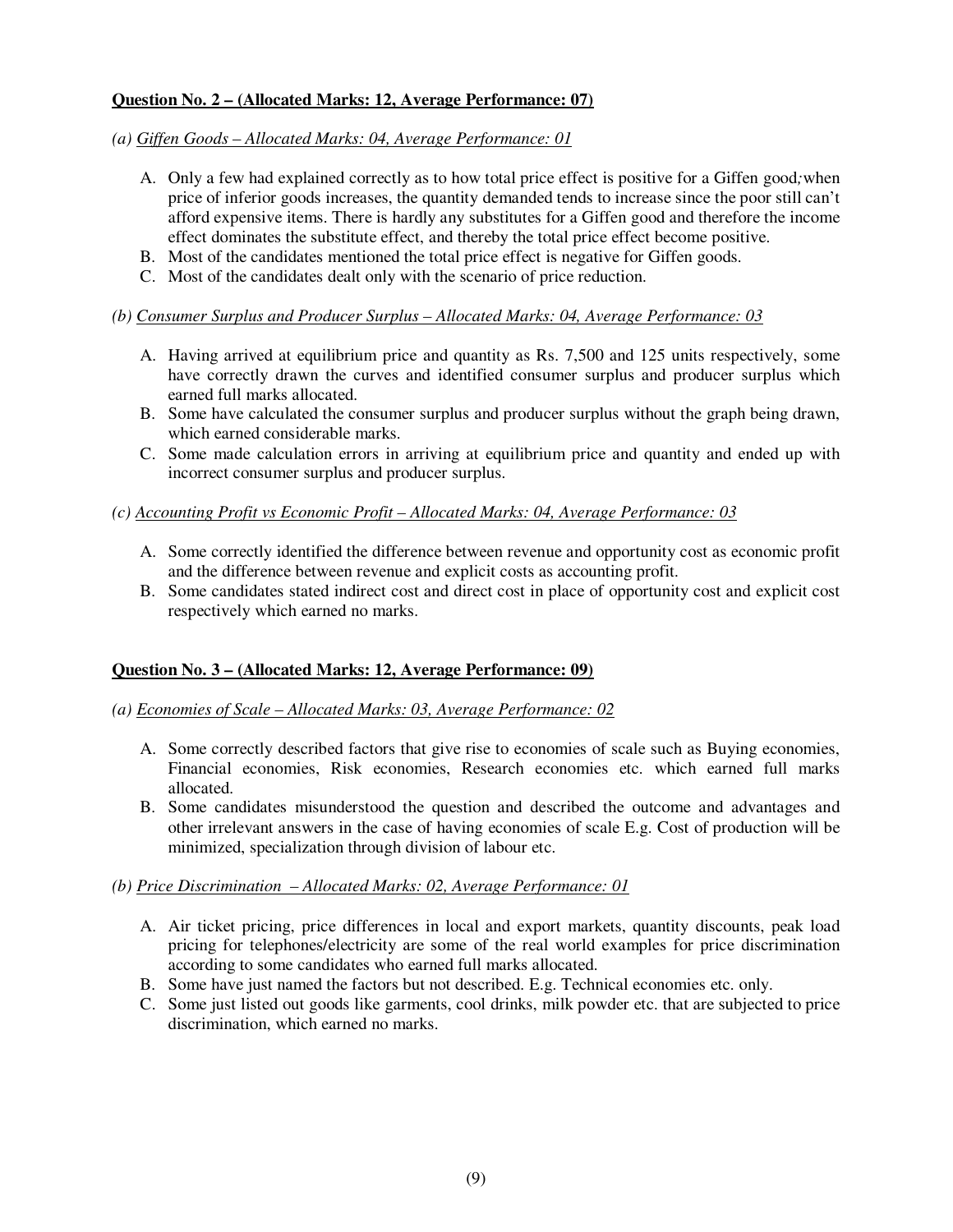## *(c) Fixed and Variable Cost – Allocated Marks: 03, Average Performance: 02*

- A. TFC is a part of Total Cost (TC) that does not change with the level of output and TVC is a part of TC that changes directly with the output, as per some candidates who earned full marks.
- B. Some have provided indirect answers E.g. Fixed costs are costs that are to be incurred compulsorily for the production of goods/services.
- C. A few had mentioned that fixed cost relates to a fixed/specified period.

## *(d) Monopoly and Oligopoly – Allocated Marks: 04, Average Performance: 03*

- A. Some correctly mentioned single seller, unique product, barrier to entry and price maker as characteristics of a monopoly as against the characteristics of an oligopoly. i.e. Few sellers, relatively close substitutes, barriers to entry and price strategy vary as per the situation etc. which earned full marks.
- B. Some have repeated some points in different places in the answer;e.g. both "unique product" and "no close substitutes" were mentioned under monopoly.

## **Question No. 4 – (Allocated Marks: 12, Average Performance: 06)**

#### *(a) Budget Deficit – Allocated Marks: 04, Average Performance: 02*

- A. Some have successfully reasoned out the importance of reducing the government fiscal deficit citing advantages like reduction of borrowing requirements, easing out inflationary pressure, ensuring availability of funds for private sector investments etc.
- B. A few stated that reduction of the government budget deficit results in GDP growth sans briefly explaining as to how it happens.

## *(b) Reduction of Budget Deficit – Allocated Marks: 04, Average Performance: 02*

- A. Budget deficit is the difference between projected government total revenue and projected expenditure according to some candidates who earned full marks.
- B. A few candidates misunderstood budget deficit as deficit of Balance of Payments (BOP).
- C. Some explained the measures that are to be taken to reduce the deficit of BOP instead of measures that are to be taken to reduce budget deficit E.g. Reduction of imports, increase of exports etc.

## *(c) Justification of Budget Deficit – Allocated Marks: 04, Average Performance: 02*

- A. Some have successfully argued that there will be more burden on the poor and the indebtedness of the country will go up, if a developing country maintains a budget deficit.
- B. Those who were trying to justify a budget deficit for a developing country were unable to mention the return on investments that are properly planned and implemented.
- C. Some just listed out expenditure items like road development, construction of airports etc. without justified them. E.g: They should have mentioned that these expenditure items will result in future income generation or that they are incurred for the welfare of the country/people.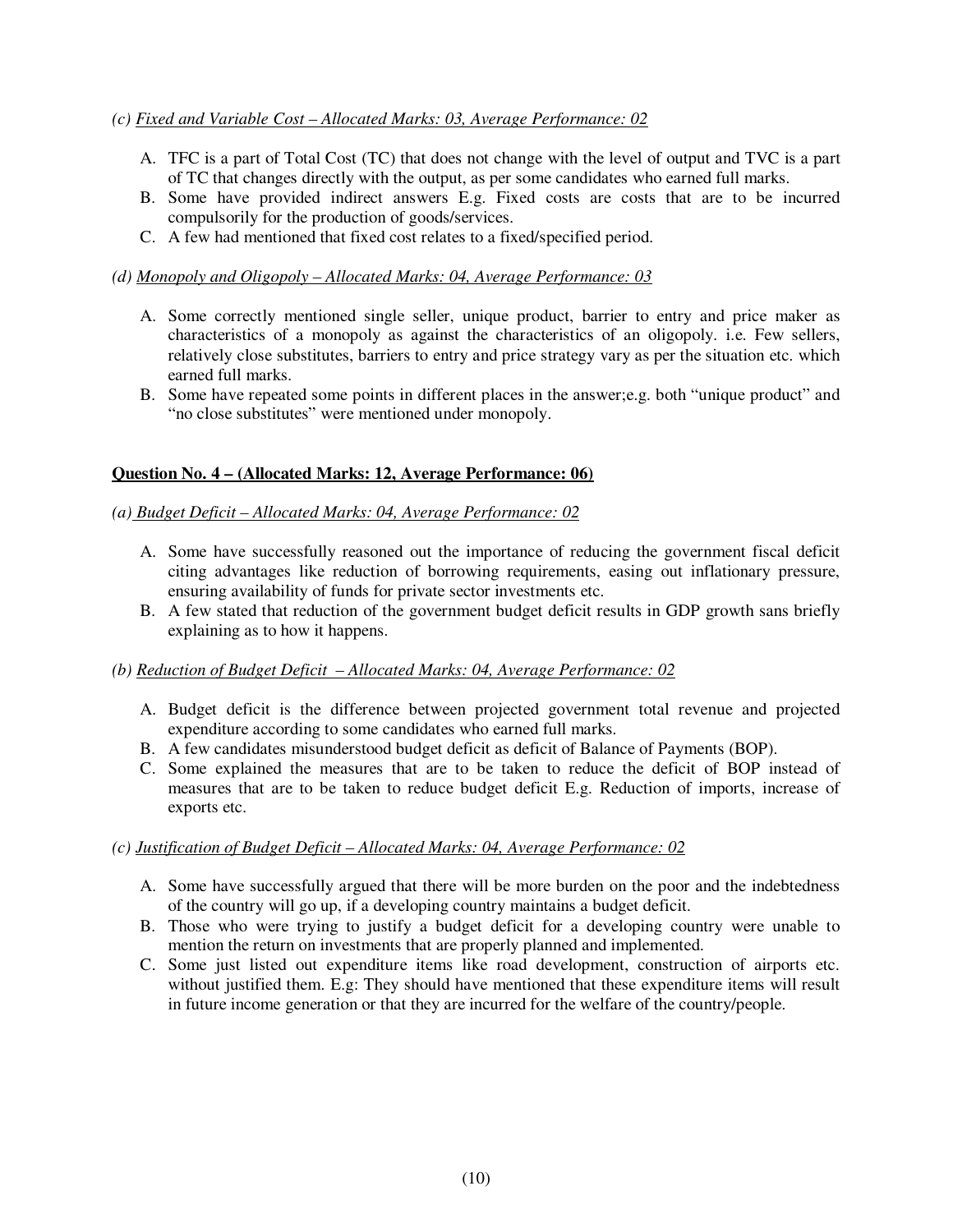## **Question No. 5 (Allocated Marks: 12, Average Performance: 05)**

*(a) Monitory Policy – (Allocated Marks: 03, Average Performance: 01)*

- A. Bank rates, open market operations, statutory reserve requirements etc. together with explanations thereon were mentioned by some candidates who earned full marks.
- B. Some have ignored to mention the impact on the money supply when each instrument is implemented.
- C. Some miscalculated the outcome of sale of treasury bills as an expansion in money supply rather than contraction.

#### *(b) Investment Multiplier – Allocated Marks: 05, Average Performance: 02*

- A. Having calculated MPC as 0.75 correctly, some have arrived at 4 as the investment multiplier.
- B. Some candidates did not showcase what instrument multiplier is all about in their irrelevant calculations.
- C. Some correctly indicated the formula for investment multiplier as  $K = \frac{1}{1-MPC}$ . But they were unable to apply figures and arrive at the correct investment multiplier i.e. 4

#### *(c) Objectives of Monitory Policy – Allocated Marks: 04, Average Performance: 02*

- A. Monitory policy is the policy instrument used by the Central Bank for demand management as per some candidates who earned marks.
- B. Some were of the wrong view that monitory policy is used by the general Treasury.
- C. Some just stated "Stability" as one objective of Monitory Policy rather than "Price Stability".

## **Question No. 6 (Allocated Marks: 12, Average Performance 07)**

- *(a) Legitimate Power and Referent Power Allocated Marks: 04, Average Performance: 02*
	- A. Legitimate power is derived from legal authority or position in a formal organizsation, and Referent power is derived from recognition by subordinates, according to some candidates who earned full marks allocated.
	- B. Some stated that referent power is derived from the expertise a person possesses, which earned no marks.
	- C. Some were of the wrong view that the employees attached to the Legal department of an organisation have legitimate power, which earned no marks.

#### *(b) Barriers to Communication – Allocated Marks: 04, Average Performance: 03*

- A. Some have explained correctly process barriers, personal barriers, physical barriers and semantic barriers.
- B. Some have not categorized the barriers in an acceptable way but listed out examples of barriers which earned some marks.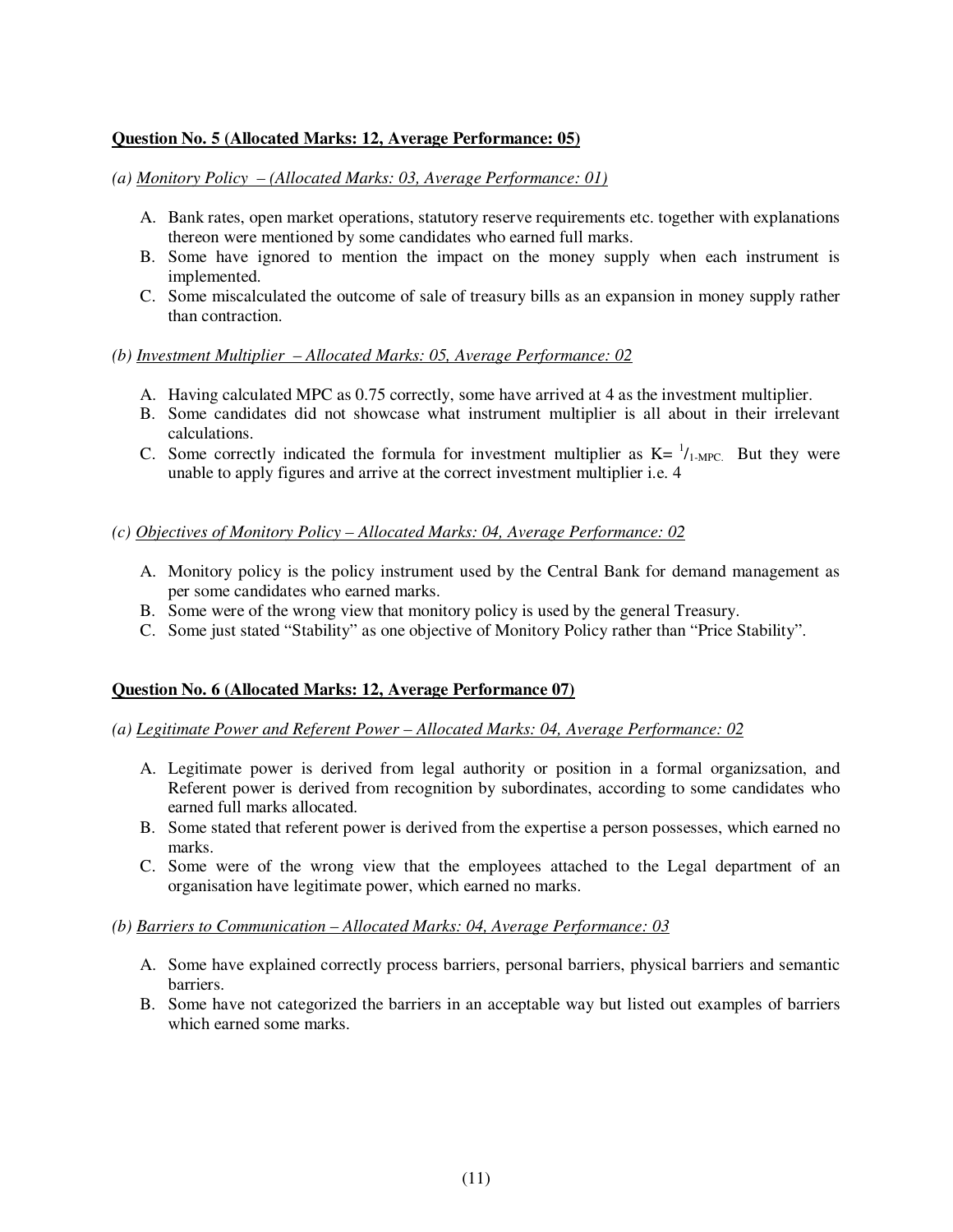## *(c) Herzberg's two factor theory – Allocated Marks: 04, Average Performance: 02*

- A. For an employee to perform duties at the basic level of expectation, the management needs to ensure that hygiene factors are met, however to motivate the employee to perform beyond the basic level, the motivation factors should be enhanced, according to some candidates who earned full marks allocated.
- B. A few candidates confused the Herzberg' two factor theory with " $X & Y$  Theory".
- C. Some just stated that employees' efficiency and commitment to the task will be more once the two factor theory is implemented, without the basis being elaborated.

# **Question No. 7 – (Allocated Marks: 12, Average Performance 06)**

## *(a) Environment Analysis – Allocated Marks: 04, Average Performance: 02*

- A. Most of the candidates were unable to state as to why an environment analysis is conducted. In fact, environmental factors negatively influence the internal environment. Some repeatedly indicated that environment analysis is the most important factor in strategic management.
- B. Some have given SWOT factors in their answers.

## *(b) Divisional and Matrix Structures – Allocated Marks: 03, Average Performance: 01*

- A. Divisional structures are based on products or projects and matrix structures are based on hybrid functional and other structures as per some candidates who earned full marks.
- B. Some have not brought up important features of divisional and matrix organizational structures in the comparison. They should have cited factors like duel accountability and maximum use of functional managers under matrix structure. They should have cited factors like strong customer orientation and duplication of resources in each division, under divisional structure.

## *(c) Corporate Social Responsibility (CSR) – Allocated Marks: 03, Average Performance: 01*

- A. Some very correctly deduced that for an organisation to survive in the market, sensibly drawn up CSR programs are to be launched which earned marks.
- B. Some were under the wrong impression that an organization should undertake CSR projects in order to operate the business in an ethical way. Organisations should undertake CSR projects in order to discharge social responsibilities as well.
- C. Some cited examples where certain organisations take steps to discharge resultant-waste from their operations which earned some marks.

## *(d) Efficiency and Effectiveness – Allocated Marks: 02, Average Performance: 02*

- A. Doing things at the least cost within the least possible time, and the degree to which organizational goals are achieved are efficiency and effectiveness respectively according to some candidates who earned full marks allocated.
- B. Some mixed up the two terms, in that efficiency is the degree to which the organizational goals are achieved.
- C. Some provided lengthy examples which were not expected by the Examiner.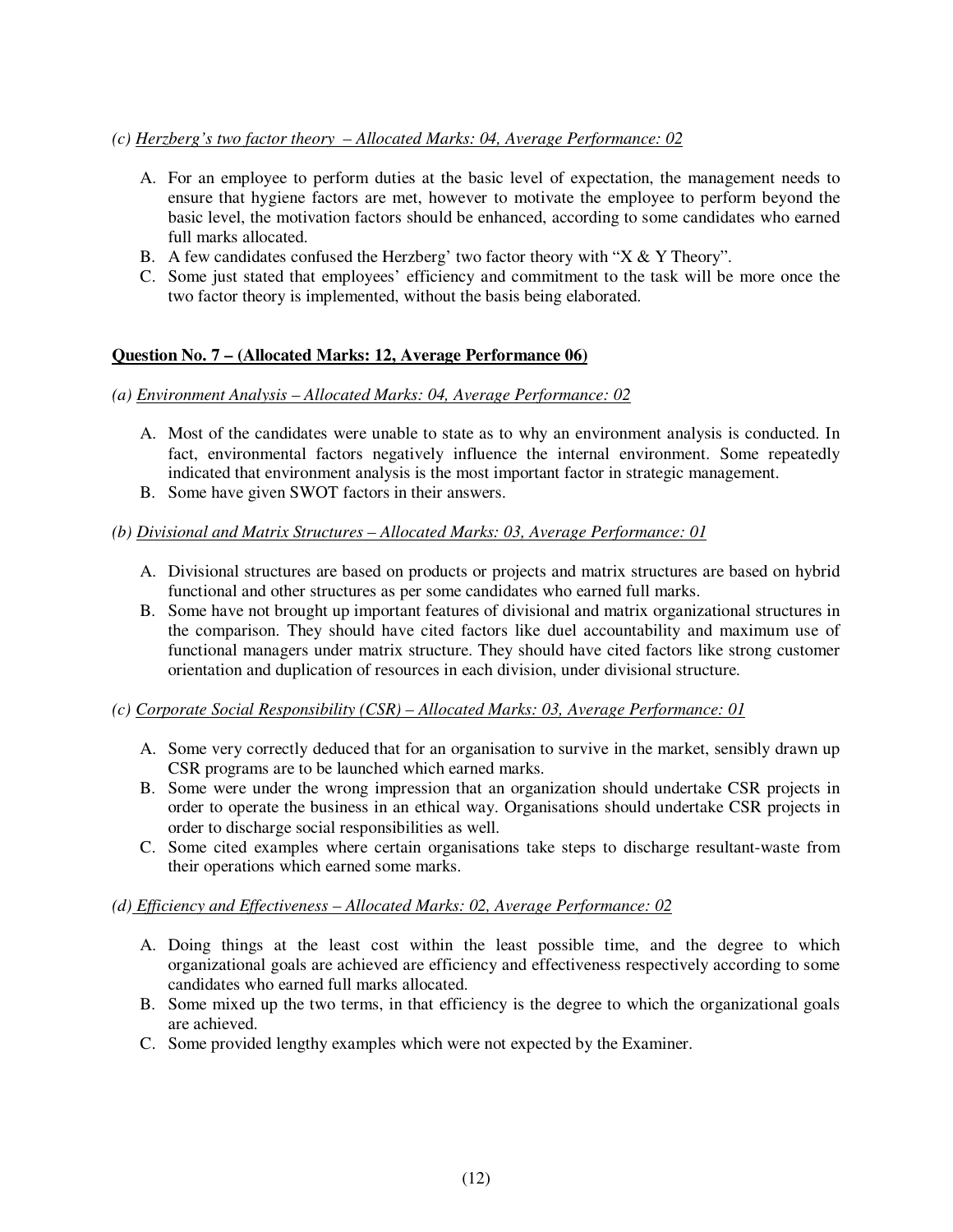

# **Business English I – March 2014**

**Part A**

Question No. 1 - 20

This section of the paper was a 'fill in the blanks task', with four option multiple choice items aiming at testing vocabulary. Candidates were expected to complete twenty sentences selecting the correct word from the four options. The words given were related to accounting, auditing, finance and business - all within the scope of the candidates. Yet, the majority of the candidates could not perform well. This may be because they could not understand the sentences and did not know the exact meaning of all the words given. There was a tendency to choose the distractors instead of the correct answer.

There was confusion over the following words:

- major and minor , improvement and success, indices and invoices, entity and authority, know-how and experience

Question No. 21 - 35

This part of the paper focused mainly on grammar. Candidates had to fill in the blanks in 15 sentences selecting the correct verb forms, prepositions and sentence connectors. Even though most of the structures used were simple, majority of the candidates failed to score good marks.

The weak candidates failed to see the difference between, 'has to pay', 'to be paid' and 'to pay'.

Their uncertainty was evident, over the use of the 'be' verbs, was and were, the prepositions 'of' and 'for', the sentence connectors,' nevertheless', 'unless' and 'therefore' etc.

## **Part B**

Question No. 36 - 40

This part of the paper was a 'cued conversation' - one speaker's lines or part of an exchange were omitted. Candidates were expected to complete the exchanges selecting the most suitable option out of the four given.

Most of the candidates managed to score about 50% for this test. The bright candidates managed to get full marks.

The weaker candidates could not identify/see the relationship between one person's utterance and the response made by the other. They failed to grasp the 'communication flow' that took place between individuals. They selected the distractors instead of the correct option.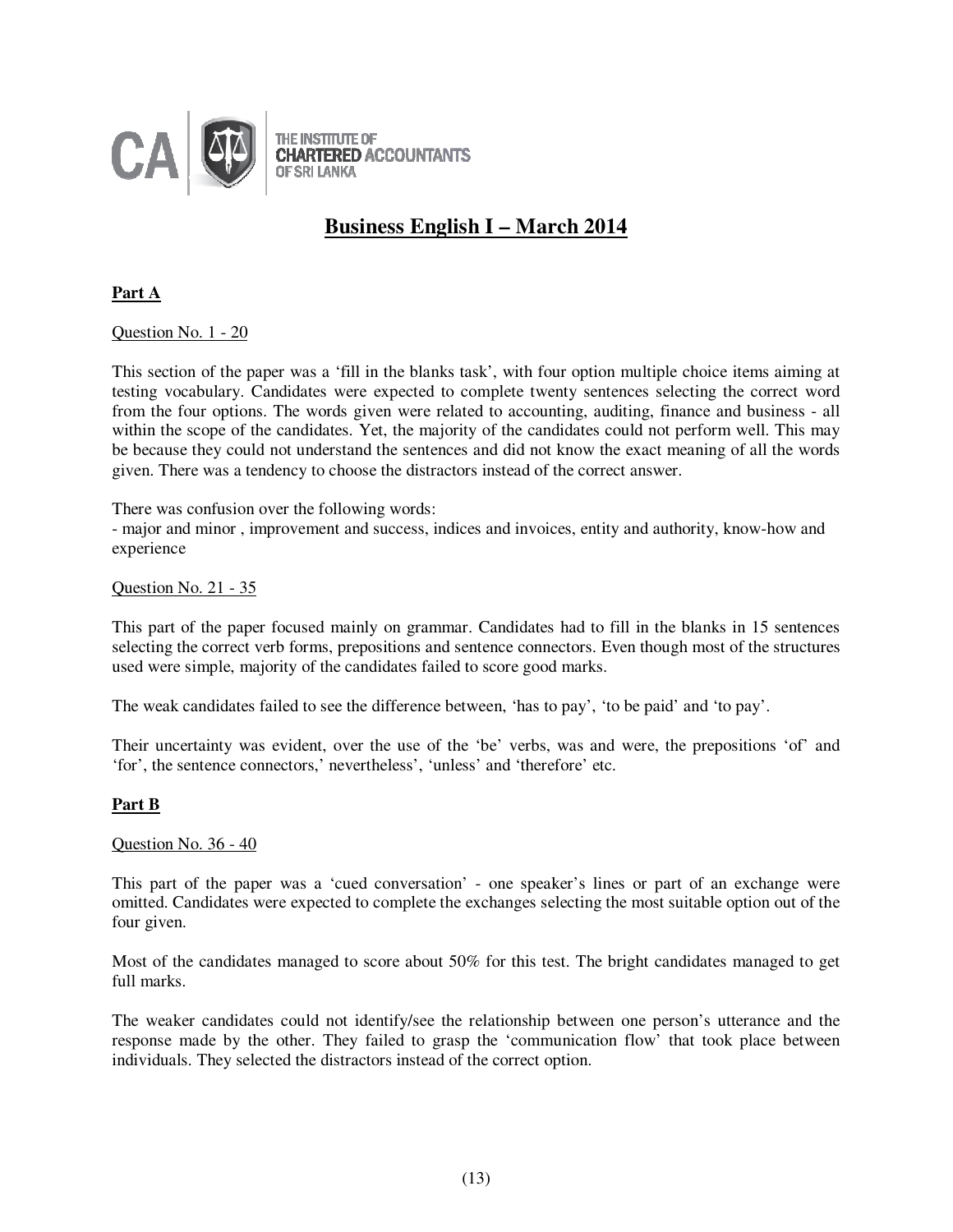# **Part C**

## Question No. 41- 50

The text used for this part was a formal letter - a letter of complaint. There were 10 gaps to be filled in with correct phrases. The candidates managed to score good marks for this task.

The easiest item in this test was number 50. This dealt with the ending of the letter. Majority of the candidates had selected option (a), (c) and (d) which were the incorrect ones, signaling the fact that they did not know the accepted form of ending a business letter.

However the candidates' performance can be considered as satisfactory.

# **Part D**

## Question No. 51- 60

The text used for this part was an office memo, again with ten gaps to be filled in with the most suitable phrases. This was quite a challenge for majority of the candidates, although some items were quite easy. There were about 10% who scored full marks.

The inability to read and understand this type of formal document giving instructions would have put the weaker candidates at a disadvantage.

The performance of the candidates was unsatisfactory.

# **Part E**

## Question No. 61- 70

This test aimed at assessing candidates' ability to read and understand a factual text. The text was an extract from a business magazine describing the importance of value addition for exporters in Sri Lanka. Careful reading of the text would have enabled the candidates to locate the answers to the ten questions given. This was quite a challenge for the majority of candidates.

Even though the answers to items No. 63, 66,67and 69 were directly stated in the text, most of the candidates failed to select the correct options. It was clear that the candidates did not possess the skills of reading (e.g extracting the main ideas from the supporting details). This made them select incorrect options.

On the whole the performance was unsatisfactory.

## **Part F**

## Question No. 71 - 80

This part of the test was based on tabulated information- a bar chart showing the production capacity of five companies in Sri Lanka.

The majority of candidates scored well. They had the ability to interpret / analyse the bar chart efficiently and select the correct option for the questions / statements given. Some of the weaker candidates selected the distractors for item No. 80.